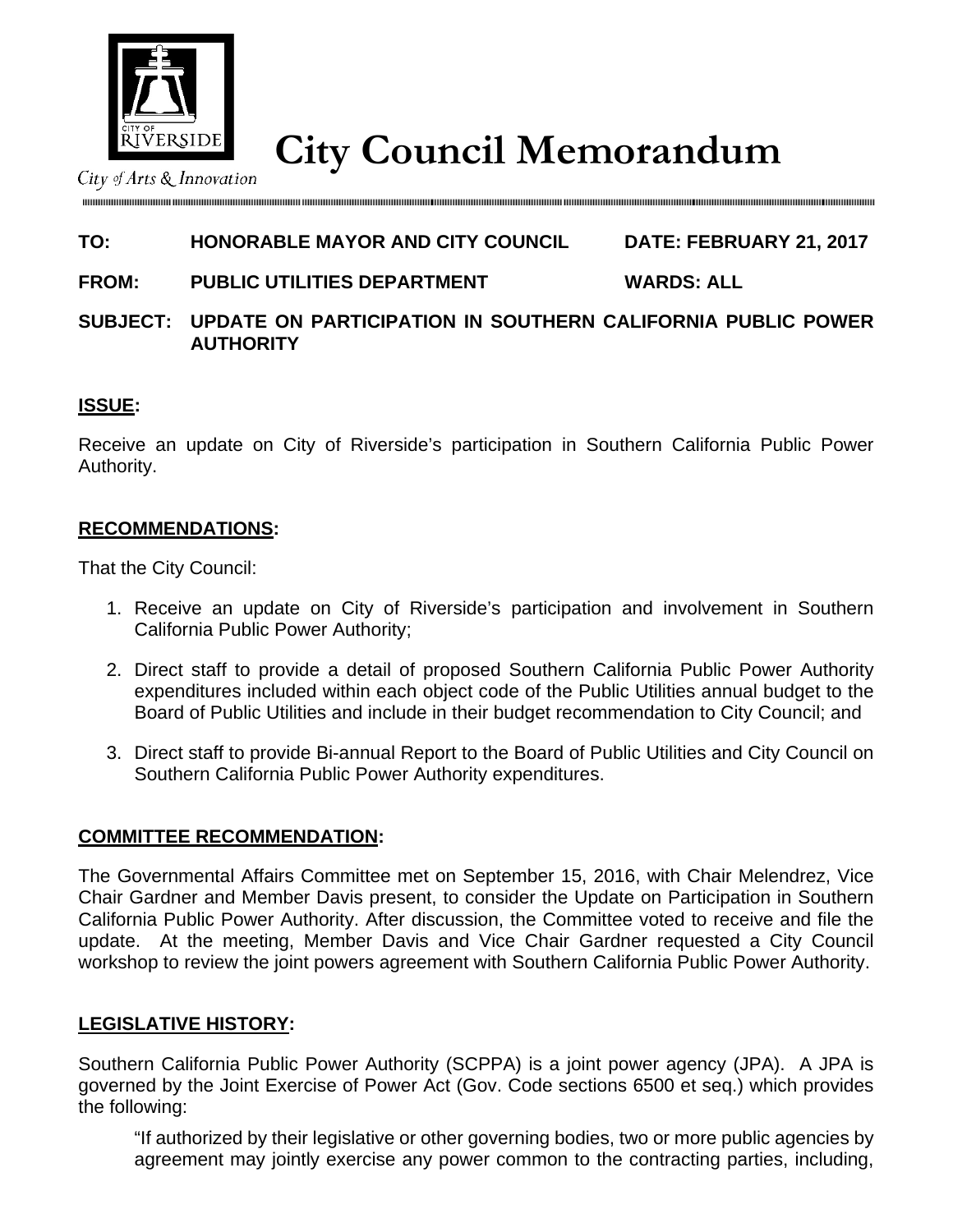but not limited to, the authority to levy a fee, assessment, or tax, even though one or more of the contracting agencies may be located outside this state." (Gov. Code section 6502)

The Act further provides that a JPA has the option, but not the obligation, to require that the governing body of the JPA be comprised of elected officials from the member agencies. (Gov. Code section 6508). The Act requires that all members of a JPA be party to the agreement that formed the JPA. (Gov. Code section 6502).

The SCPPA Board of Directors is comprised of the general managers of the member utilities, not elected officials. On August 26, 1980, the Riverside City Council adopted a resolution to join SCPPA and approved the SCPPA Joint Powers Agreement (SCPPA Agreement) (Attachment 1). The SCPPA Agreement provides the following as to governance:

SECTION 9. BOARD OF DIRECTORS. The Authority shall be administered by a governing board (the "Board of Directors") which shall consist of one Director representing each Member. **The Director representing each Member shall be the chief executive officer of the electric utility of such Member or the designee of such chief executive officer**. Each Director will serve in his individual capacity as a member of the Board of Directors.

The SCPPA Agreement can only be amended by the unanimous approval of the governing bodies of each member agency (SCPPA Agreement, Section 18). Alternatively, a member agency can withdraw from the JPA. (SCPPA Agreement, Section 14).

# **BACKGROUND:**

### WHAT IS SCPPA?

The purpose of SCPPA's formation was to create a separate public entity (in this case a joint powers agency) to capture the economies-of-scale by working together to undertake the planning, financing, development, acquisition, construction, reconstruction, betterment, operating and maintenance of electric generation and transmission facilities. Current SCPPA members include municipal utilities of the cities of Anaheim, Azusa, Banning, Burbank, Cerritos, Colton, Glendale, Los Angeles, Pasadena, Riverside, Vernon and the Imperial Irrigation District. SCPPA members collectively serve nearly five million residents in Southern California.

SCPPA is a public agency subject to the Brown Act and the California Public Records Act. SCPPA's Board meetings are open to the public and Board meeting minutes are available on its website. SCPPA is subject to an independent financial audit.

Under the JPA, SCPPA was granted certain powers on behalf its members. These powers include, but are not limited to: the authority to own, operate and manage generation and transmission projects, buy and sell properties, make and enter into contracts, hire employee and consultants, borrow money, and file litigation in its own name.

SCPPA offers a flexible, voluntary "cafeteria-style" program to its members, so that members only participate in and pay for those projects or activities of their choice. If a member chooses not to participate, it is not responsible for the associated costs. The SCPPA Agreement can only be amended by the unanimous approval of the governing bodies of each member. A member agency can withdraw from the JPA.

### SCPPA PROCUREMENT POLICIES

The SCPPA Board of Directors has adopted procurement policies which require competitive procurement for goods, services and construction. Section 5 of the SCPPA Agreement sets forth the powers of SCPPA, and includes the following: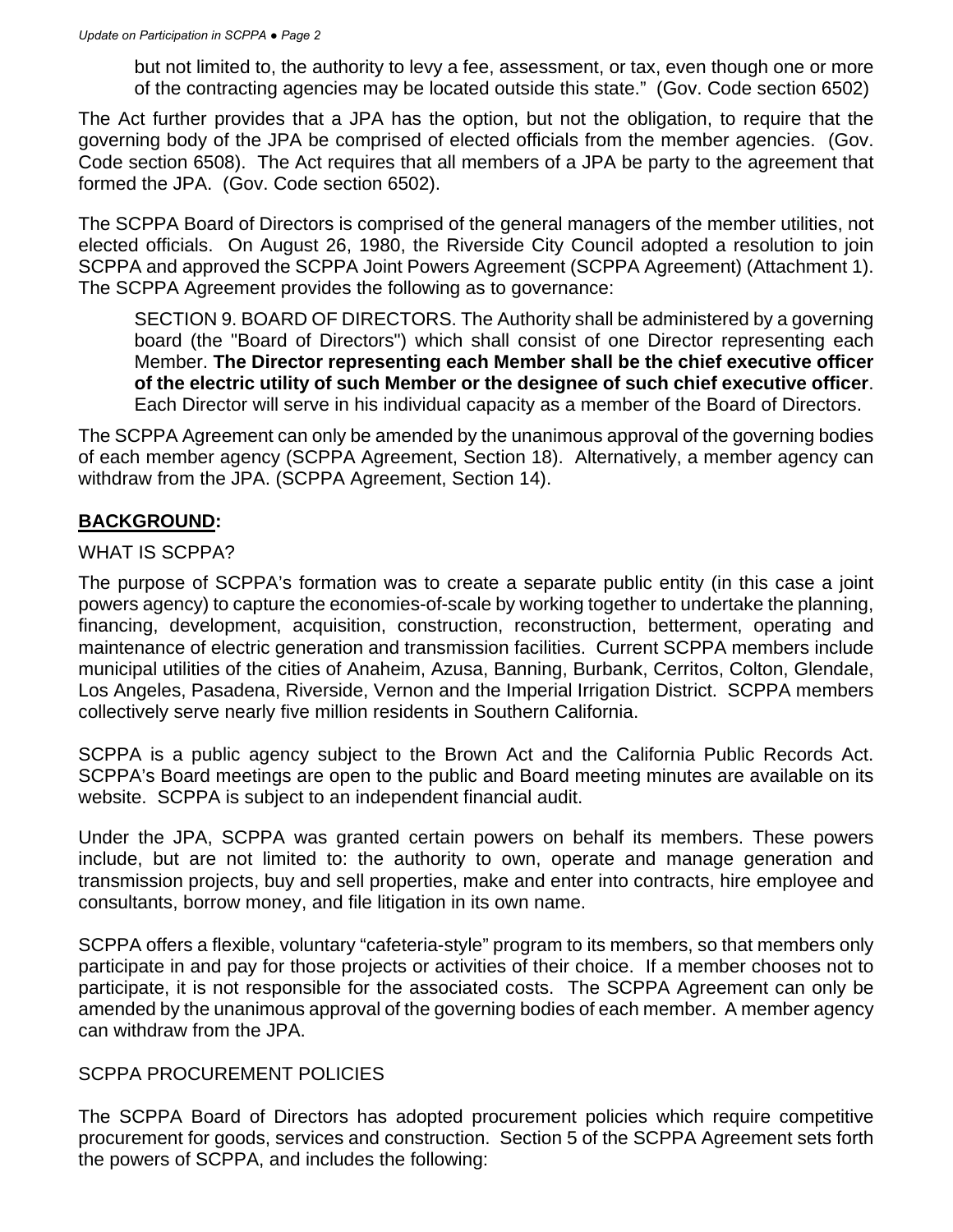"Such [JPA] powers shall be exercised in the manner provided in Section 6509 of the Government Code of the State of California, as amended, subject only to such restrictions upon the manner of exercising such powers as are imposed upon the City of Riverside, California, in the exercise of such powers."

This section does not mean that SCPPA is required to follow Riverside's procurement policies. Rather, this section means that SCPPA is subject to the same state law restrictions as Riverside, not the restrictions that Riverside places upon itself. This makes sense, because to hold otherwise would mean that one agency to a JPA could control the entire JPA through self-imposed restrictions.

The process for forming a JPA is set forth in the Government Code. Government Code section 6509 provides that the power of a JPA "is subject to the restrictions upon the manner of exercising the power of one of the contracting parties, which party shall be designated by the agreement." To meet this requirement, SCPPA designated Riverside.

Case law provides that the restrictions referenced in Section 6509 are imposed upon the designated "contracting party" by another entity, such as the state, not restrictions self-imposed by the designated contracting party. (*Zack v. Marin Emergency Radio Authority* (2004) 118 Cal.App.4th 617; *Cooper v. Mountains Recreation and Conservation authority* (1998) 61 Cal.App.4th 1115.) For example, in *Zach*, the court held the JPA did not have to obtain building permits for constructing an emergency radio system, because the city JPA member who had been designated in the JPA agreement pursuant to Government Code section 6509 was not required to obtain such permits.

## RIVERSIDE'S PARTICIPATION IN SCPPA

On September 16, 1980, the City Council adopted a Resolution approving Riverside's participation in SCPPA and approved the SCPPA Agreement (Attachment 1).

On November 1, 1980, after receiving approvals by all SCPPA members' governing bodies, the JPA became effective (Attachment 2).

### EARLY PROJECTS

One of the primary advantages of being a SCPPA member is joint participation in projects with other municipal utilities in order to achieve economies-of-scale to benefit the member's ratepayers. Pursuant to the SCPPA Agreement, the City Council approved Riverside's joint participation in the following five (of SCPPA's six) original generation and transmission projects to continue to self-provide electric power for Riverside's energy needs.

Palo Verde Nuclear Generation Station (1981) Hoover Uprating Project (1986)



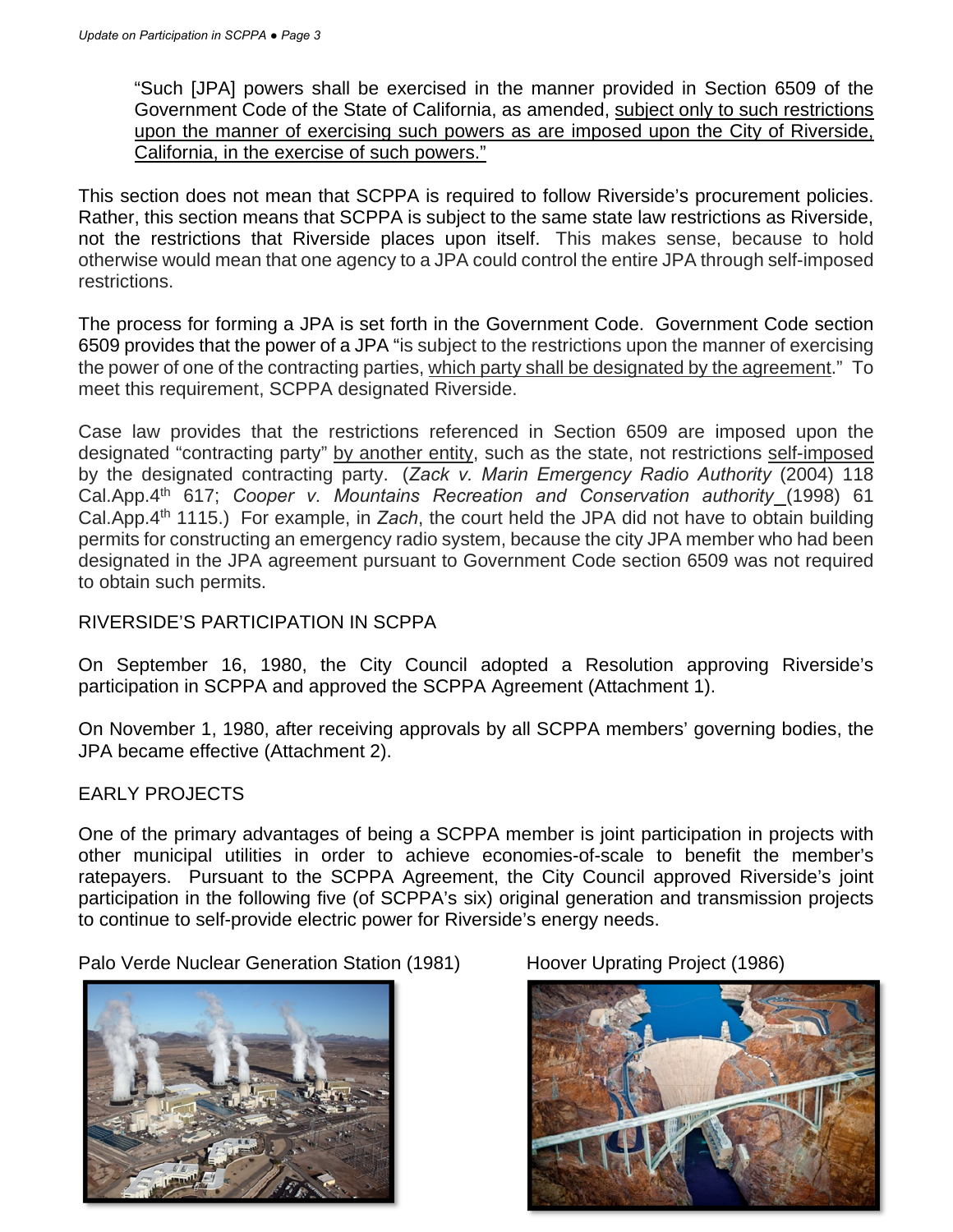#### *Update on Participation in SCPPA ● Page 4*

SCPPA financed the construction of Southern Transmission System (1983), and the Mead-Adelanto and Mead-Phoenix Transmission projects (both 1992). Riverside participates in all three transmission projects. The transmission agreements allowed for the delivery of power from specific generation projects (in which Riverside had entitlements) located long distances from the City.



### **DISCUSSION:**

Publicly owned utilities (POUs) are regulated by their governing bodies. For RPU, the elected City Council and the appointed Board of Public Utilities are the regulatory body. Since the early 2000's, California's regulatory mandates for POUs vastly increased, primarily to insure the reduction of greenhouse gases, increase in renewable power production, increase in and energy efficiency, increase in energy storage, and associated compliance reporting for all these mandates. The following table includes some of the recent legislation or regulatory bodies (since mid-2000s) that now impact RPU and other POUs, creating increasing mandates and complexity to operations:

| Table 1. Recent Legislation of Regulatory Agencies Impacting RPU: |             |               |  |
|-------------------------------------------------------------------|-------------|---------------|--|
| AB32                                                              | SB1368      | SB1037        |  |
| AB2021/AB2227                                                     | SB350       | <b>SBX1-2</b> |  |
| SB <sub>1</sub>                                                   | AB2514      | <b>CEC</b>    |  |
| <b>CFTC</b>                                                       | <b>NERC</b> | <b>USEPA</b>  |  |
| <b>SCAQMD</b>                                                     | CAISO       | CARB          |  |

Notable amongst these is Senate Bill (SB) 1037 (2005), establishing a loading order (also known as preferred resources) for resource procurement. SB 1037 required that utilities looking for new sources of supply—prior to procuring fossil fuel resources, must first look to energy efficiency and demand reduction, followed by renewable resources:

"Each local publicly owned electric utility, in procuring energy to serve the load of its retail end-use customers, shall first acquire all available energy efficiency and demand reduction resources that are cost effective, reliable, and feasible." (Pub. Util. Code section 9615.)

Fossil fueled generation was the source of last resort. This legislation merged the demand side management (customer side) with the power supply side for resource planning purposes, and accelerated the requirements for energy efficiency and conservation to meet state-established targets.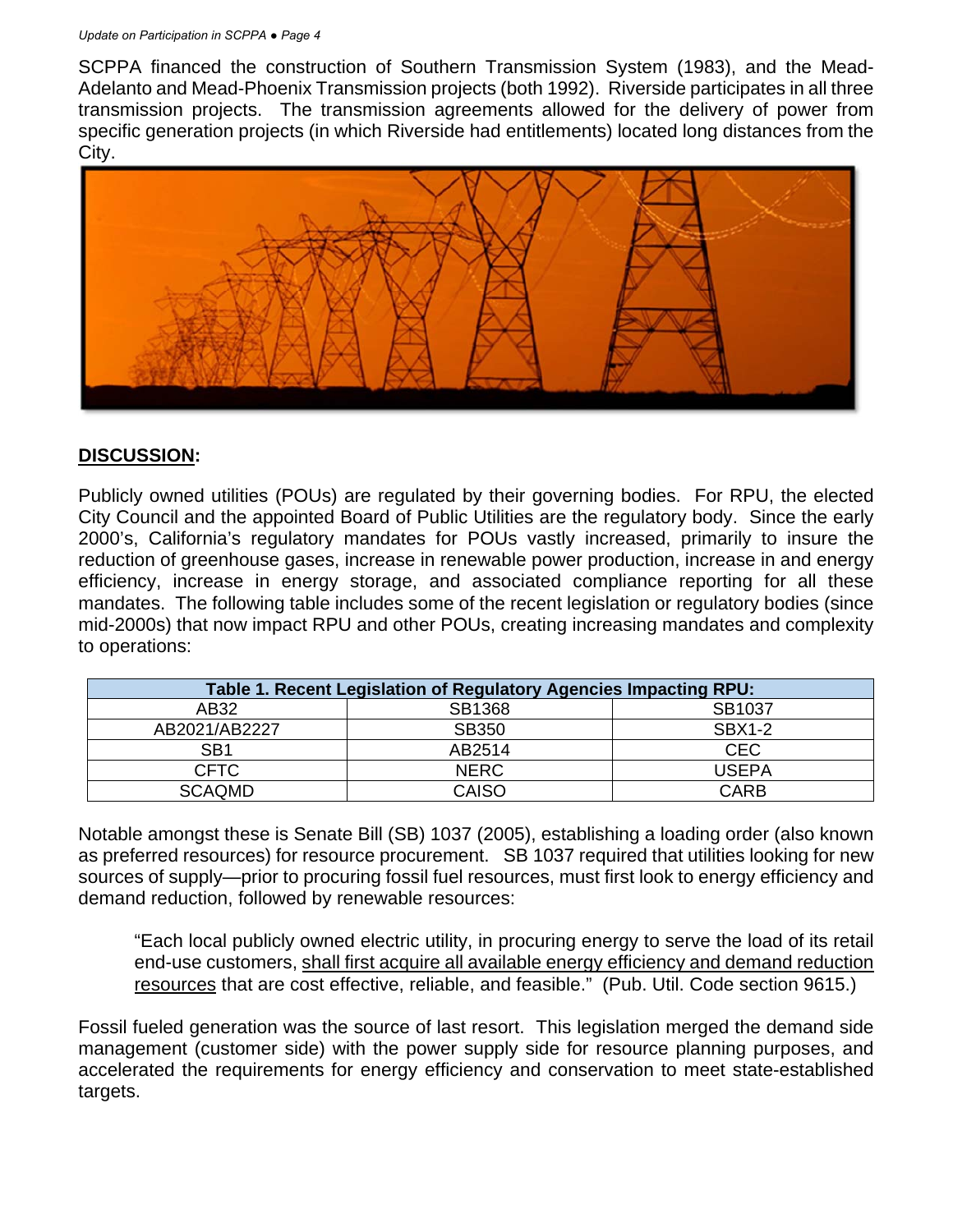## *RENEWABLE ENERGY PROJECTS*

Since 2012, in order to cost-effectively meet California's renewable portfolio standard mandates, Riverside expanded its project participation in SCPPA from the original five generation and transmission projects, to include renewable power purchase agreements (PPA) approved by the Board and City Council. These PPAs also provide economies-of-scale pricing. These solar projects are all currently online:

| Table 2. RPU's Renewable Projects through SCPPA |                 |            |  |  |
|-------------------------------------------------|-----------------|------------|--|--|
|                                                 | Date Approved   | Capacity   |  |  |
| <b>Renewable Project</b>                        | by City Council | <b>MW</b>  |  |  |
| Dominion Columbia II Solar                      | 9/24/13         | 11         |  |  |
| First Solar Kingbird B                          | 9/24/13         | Up to $14$ |  |  |
| <b>SPower Summer Solar</b>                      | 1/8/13          | 10         |  |  |
| SPower Antelope Big Sky Ranch                   | 1/8/13          | 10         |  |  |
| SPower Antelope DSR 1                           | 7/28/15         | 25         |  |  |

*Rate Payer Benefit:* An example of the economies-of-scale pricing, for the SPower Antelope DSR 1 project alone, the estimated cost savings was approximately \$4 million dollars over the 20-year project by participating with other SCPPA members*.*

*RPU Procurement Process through SCPPA - Power Supply/Transmission:* The City Council approves all new joint participation generation, transmission, and renewable projects entered into with SCPPA. Once new projects and associated PPA's are approved by the City Council, the City Manager or his designee will sign the PPA to initiate the project with SCPPA. Ongoing costs associated with these projects are included in the Electric Fund's bi-annual budget which is approved by the Board of Public Utilities and City Council.

### *ENERGY EFFICIENCY PROGRAMS*

In the early 2000's, RPU began offering energy efficiency programs to its customers. Due to the requirements set forth in SB 1037, energy efficiency (EE) has become the lowest cost energy resource that can be procured within the RPU service territory. RPU has focused much of its EE outreach efforts on its commercial customers as they represent approximately 10% of the customer base but account for over 60% of the entire City's load. To effectively capitalize on the EE opportunities that these commercial customers represent, RPU has utilized the services of various outside vendors that have entered into contracts with SCPPA. SB350, passed by the California legislature in 2015, is considered the most significant climate and clean energy legislation since the passage of AB32. In addition to increasing California's renewable electricity procurement goal, SB350 requires the state to double statewide energy efficiency savings in electricity and natural gas end uses by 2030.

The first EE program offered by RPU was appliance recycling and was approved by the City Council on March 7, 2000. Subsequently, on October 2, 2001, the City Council approved the Load Profiler Program that provided access of interval meter data to our large load customers.

On August 14, 2007, the City Council unanimously approved the use of SCPPA for the procurement of EE and conservation programs and services. At that time, the City Council authorized a not-to-exceed amount of \$100,000 per program annually from Public Benefits Fund.

On October 20, 2009, February 7, 2012, March 4, 2014 and most recently December 16, 2016,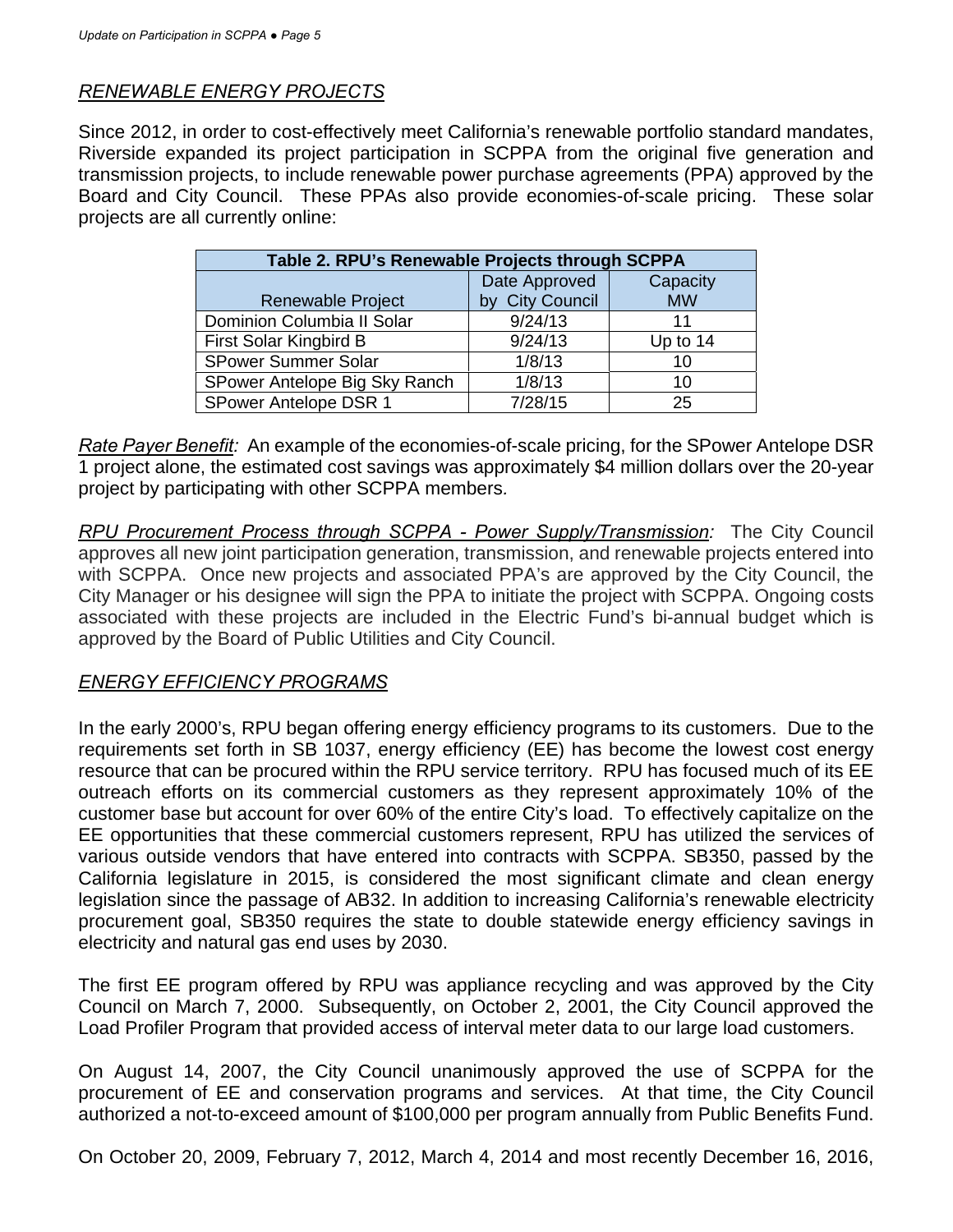the City Council approved various new EE programs and campaigns geared to our residential and non-residential customers ranging in amounts between \$100,000 and \$350,000.

The following table summarizes the total number of EE Programs offered by RPU to customers:

| <b>Table 3. Number of Programs and Total Budget</b><br>for RPU's Energy Efficiency (EE) Programs |               |                                              |  |  |
|--------------------------------------------------------------------------------------------------|---------------|----------------------------------------------|--|--|
|                                                                                                  | # of Programs | <b>FY 16/17 CC</b><br><b>Approved Budget</b> |  |  |
| <b>RPU EE Programs - Direct</b>                                                                  | 54            | \$9,763,500                                  |  |  |
| RPU EE Programs through SCPPA                                                                    | 10            | \$2,575,000                                  |  |  |
| Total Programs - Direct & SCPPA                                                                  | 64            | \$12,338,500                                 |  |  |

The EE programs approved by the City Council that currently rely on the services of SCPPA approved vendors are as follows:

| Table 4. Current Energy Efficiency Programs through SCPPA |                                                                                    |                                                        |                                                       |                                                                  |
|-----------------------------------------------------------|------------------------------------------------------------------------------------|--------------------------------------------------------|-------------------------------------------------------|------------------------------------------------------------------|
| Program                                                   | <b>Service</b>                                                                     | <b>Date New</b><br>Program<br><b>Approved</b><br>by CC | Original<br><b>Amount</b><br><b>Approved by</b><br>cc | FY 16/17<br>Program<br><b>Budget</b><br><b>Approved by</b><br>cc |
|                                                           | Refrigerator/Freezer Recycling                                                     |                                                        |                                                       |                                                                  |
| Appliance Recycling (ARCA)                                | Program                                                                            | 3/7/2000                                               | \$150,000                                             | \$45,000                                                         |
|                                                           | Load Profiler Program<br>provides access to interval<br>meter data to large energy |                                                        |                                                       |                                                                  |
| <b>Auto Meter Reading</b>                                 | customers                                                                          | 10/2/2001                                              | \$360,000                                             | \$30,000                                                         |
| Home Energy Analysis                                      | Online Energy Audit Tool for<br>residential customers                              | 8/14/2007                                              | \$100,000                                             | \$25,000                                                         |
| <b>Energy Management Services</b>                         | Online Energy Audit Tool for<br>commercial customers                               | 8/14/2007                                              | \$100,000                                             | \$25,000                                                         |
| <b>Small Business Direct Install</b>                      | Lighting and HVAC<br>improvements to small<br>businesses                           | 2/7/2012                                               | \$350,000                                             | \$1,500,000                                                      |
| Program (SBDI)                                            |                                                                                    |                                                        |                                                       |                                                                  |
| Multifamily & Mobile Home<br><b>Direct Installation</b>   | Energy efficiency direct<br>installations                                          | 3/4/2014                                               | \$100,000                                             | \$150,000                                                        |
| Key Account Energy Efficiency<br>Program (KEEP)           | Tier 2 facility audits for large<br>commercial customers                           | 3/4/2014                                               | \$100,000                                             | \$100,000                                                        |
| <b>Upstream High Efficiency</b><br><b>HVAC Program</b>    | Instant HVAC rebates at the<br>distributor level                                   | 3/4/2014                                               | \$300,000                                             | \$150,000                                                        |
| LED Buy Down Program                                      | <b>LED</b> customer incentives<br>offered at participating retailers               | 3/17/2015                                              | \$300,000                                             | \$300,000                                                        |
|                                                           | Enhance interaction with<br>customers by providing                                 |                                                        |                                                       |                                                                  |
| <b>Customer Engagement</b>                                | resources to manage energy                                                         |                                                        |                                                       |                                                                  |
| Program                                                   | usage to encourage efficiency.                                                     | 12/16/2016                                             | \$250,000                                             | \$250,000                                                        |
| Total                                                     |                                                                                    |                                                        |                                                       | \$2,575,000                                                      |

The largest EE program offered through SCPPA are RPU's direct installation programs which reach customer segments such as multi-family, mobile home parks and small businesses which were previously difficult to reach, underserved customer segments. Direct installation programs are very effective in meeting customer energy efficiency needs and generate significant kWh savings. The demand for direct installation programs has grown exponentially since inception of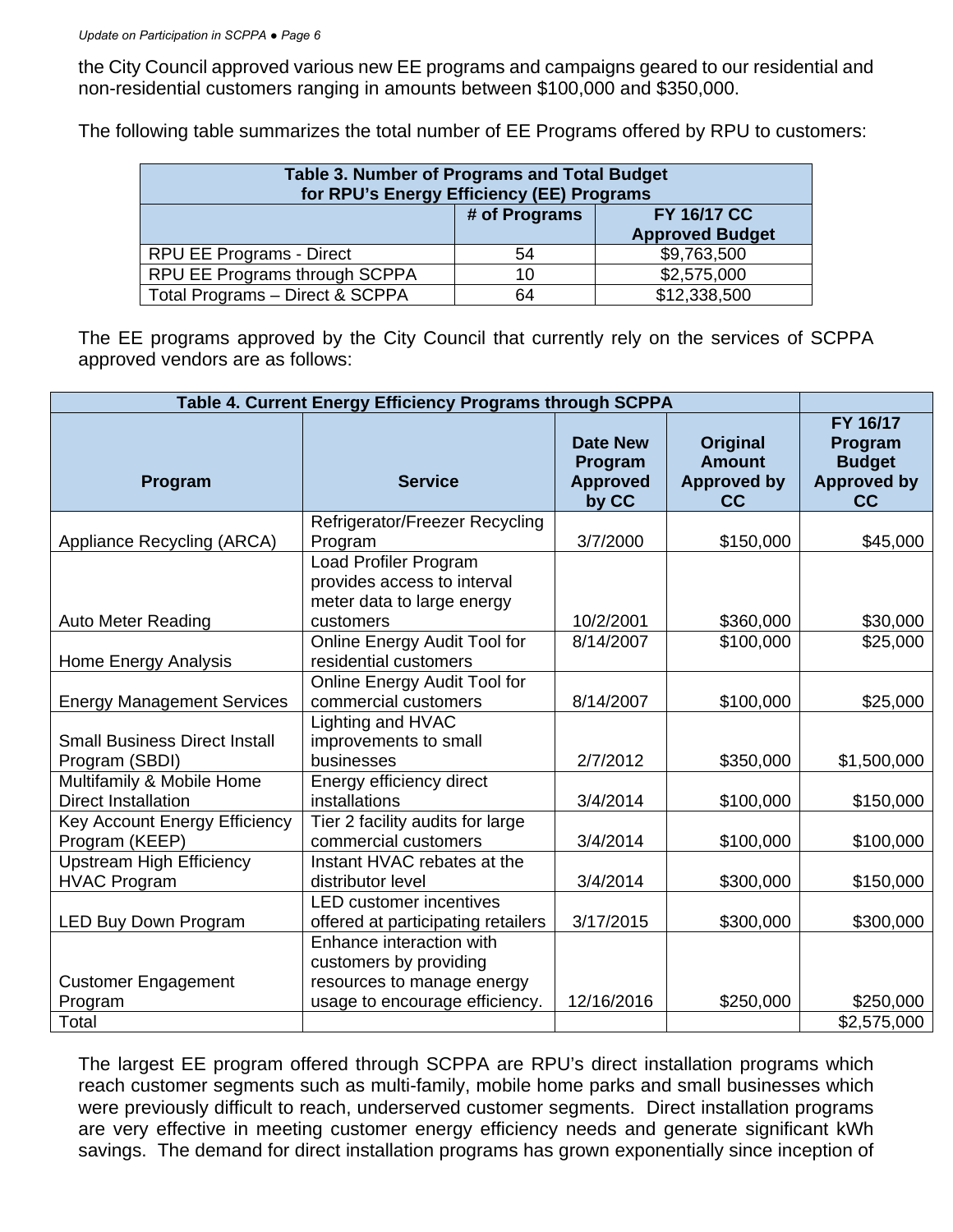the program in 2012. Combined, these SCPPA vendor contracts account for approximately 20%- 30% of RPU's annual energy saving goals reported to the California Energy Commission as required under SB 1037.

*Rate Payer Benefit:* Annual savings utilizing SCPPA for these EE programs range between 4%- 35% depending on the specific program. This amounts to an estimated savings of approximately \$470,000 per year for all RPU energy efficiency programs administered through SCPPA outlined in Table 4.

*RPU Procurement Process through SCPPA – EE Programs:* All new EE programs are approved by the City Council prior to implementation. Once the new program and initial budget is approved by the City Council, a SCPPA Task Order is approved by the General Manager to accept these services from SCPPA, exercising his authority as approved in the JPA between SCPPA and the City of Riverside. In subsequent years, ongoing annual costs associated with continuation of existing EE programs are included in the Public Benefits Fund budget which is approved by the Board of Public Utilities and City Council. A RPU SCPPA Procurement Request Form is submitted to the RPU Chief Financial Officer to ensure budget availability. A SCPPA task order to accept services from SCPPA is then approved by the General Manager or his designee.

## *SCPPA'S SERVICE EXPANSION – OTHER SCPPA MEMBER SERVICES*

SCPPA Working Groups:

With advanced technology and the transformative changes in the industry, SCPPA has increased the services to its members by creating a number of voluntary committees/working groups to:

- 1. Better understand the continuously evolving industry changes;
- 2. Change impacts to the members;
- 3. Advocate positions on regulations that are the least harmful or most beneficial; and
- 4. Share best practices and knowledge relating to common areas of challenges or opportunities.

The following table outlines SCPPA's current working groups and the number of member participants that utilize this resource:

| Table 5. SCPPA Working Groups (number of participants from member agencies) |                                    |                      |  |
|-----------------------------------------------------------------------------|------------------------------------|----------------------|--|
| Generation (37)                                                             | Electric Vehicles (21)             | Community Solar (39) |  |
| <b>Customer Service (33)</b>                                                | Legislative (55) & Regulatory (44) | Public Benefits (32) |  |
| Resource Planning (69)                                                      | Renewable Projects (63)            | Transmission (37)    |  |
| Engineering & Operations (27)                                               | Natural Gas Reserves (32)          | Risk Management (24) |  |
| Rate Design (15)                                                            | Key Accounts (22)                  | Greenhouse Gas (100) |  |
| Energy Storage (25)                                                         | Mutual Aid (25)                    | Safety (21)          |  |

In April 2014, Riverside had a failure of a portion of 69 kV cable and was able to get a replacement through a working group member that minimized our outage time. Similarly, in February 2015, Riverside provided its staff expertise for a gas turbine control system software failure in Pasadena that minimized their outage time.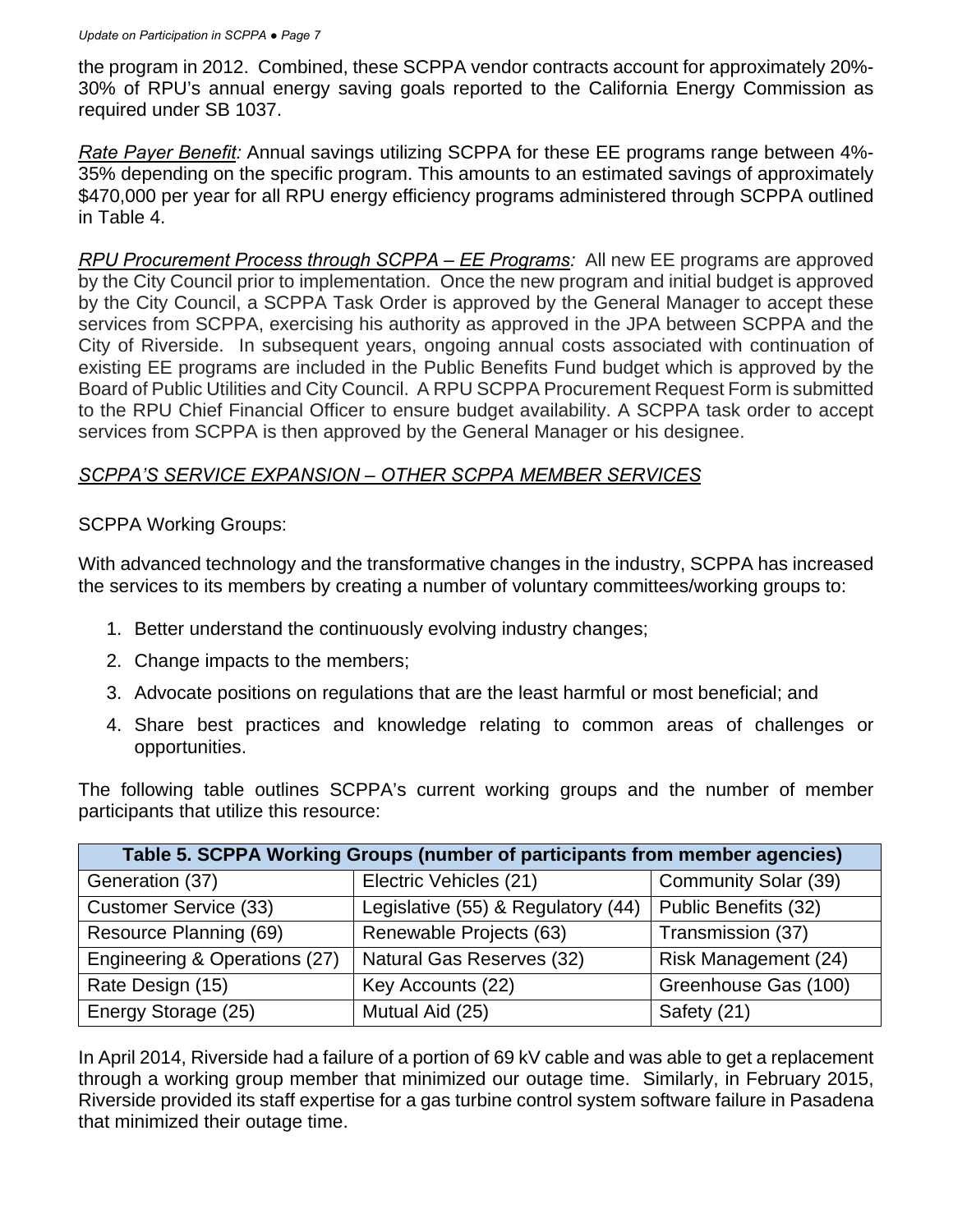Training and other Member Services:

SCPPA also provides training on relevant industry topics, hosts workshops facilitated by industry experts, and has hired consultants to provide important market updates, conduct studies of common interest, and represent its interest in various regulatory or legislative matters. Due to the rapid changes occurring in the industry and workforce retirements, the need for training has become even more urgent and vital. Over the last three years SCPPA has increased training events from 15 to 29 and the net savings has increased from \$633,575 to \$1,129,808. In 2016 a total of 1,036 SCPPA-member employees participated in 29 training events with net savings of \$677 per participant per day.

Services are procured using economies-of-scale pricing from the collective buying power of SCPPA members, resulting in significant ratepayer savings. These services are authorized by the SCPPA Board via resolution. SCPPA will enter into contracts with vendors to provide services to its member agencies. Many of the services are optional, such that members pay only for the services they use. RPU has judiciously used this mechanism to procure needed services. Past examples include:

- 1. Various joint utility-related training at significantly discounted prices
- 2. Specialized training for RPU's staff in preparation for CAISO market changes
- 3. Specialized professional services in preparation for industry restructuring
- 4. Specialized software to analyze electric market activity
- 5. Financial expertise for joint project bond issuances and credit monitoring
- 6. Joint legislative and regulatory advocacy, analysis and representation
- 7. Legal representation for specific projects or regulatory matters

*Rate Payer Benefit:* Providing training at SCPPA's Glendora facilities, on current industry topics, is more cost effective than sending staff to distant training centers and incurring additional costs for travel, lodging and meals. On average, RPU is saving \$677 per participant sending our employees locally to SCPPA versus sending them to other parts of the state or out of state for utility specific training.

*RPU Procurement Process through SCPPA – Other SCPPA Member Services* - SCPPA services such as training, association dues, legislative or regulatory advocacy are included in the Electric Fund's annual budget that is approved by the Board of Public Utilities and City Council. A RPU SCPPA Procurement Request Form is submitted to the RPU Chief Financial Officer to ensure proper justification and budget availability. A SCPPA task order to accept services from SCPPA is then approved by the General Manager or his designee.

A monthly report is provided to the Board of Public Utilities detailing these SCPPA expenditures. All Board packets are provided to the City Council which includes this information.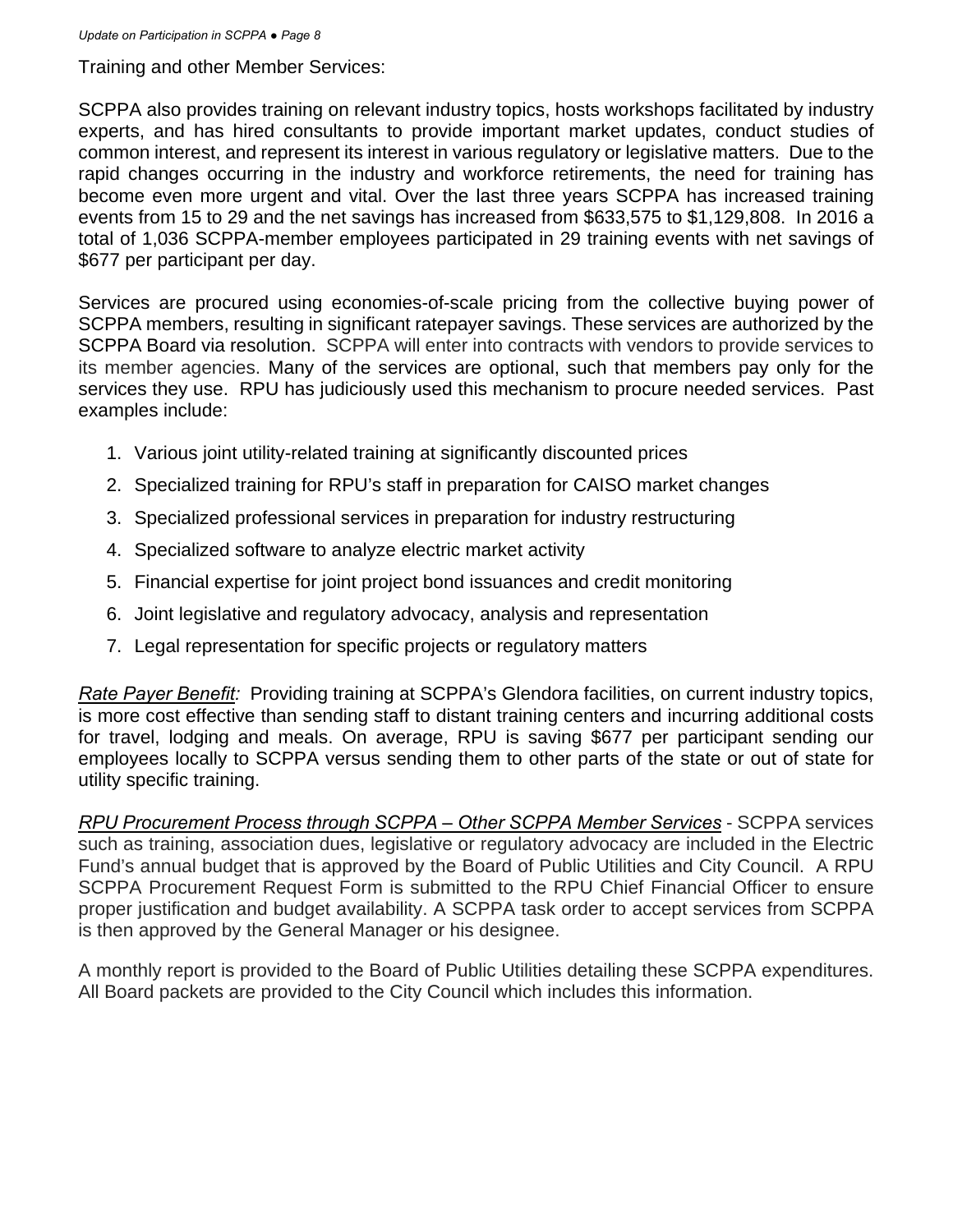The following graphs provide the scope of expenditures paid through SCPPA by the Electric Fund:





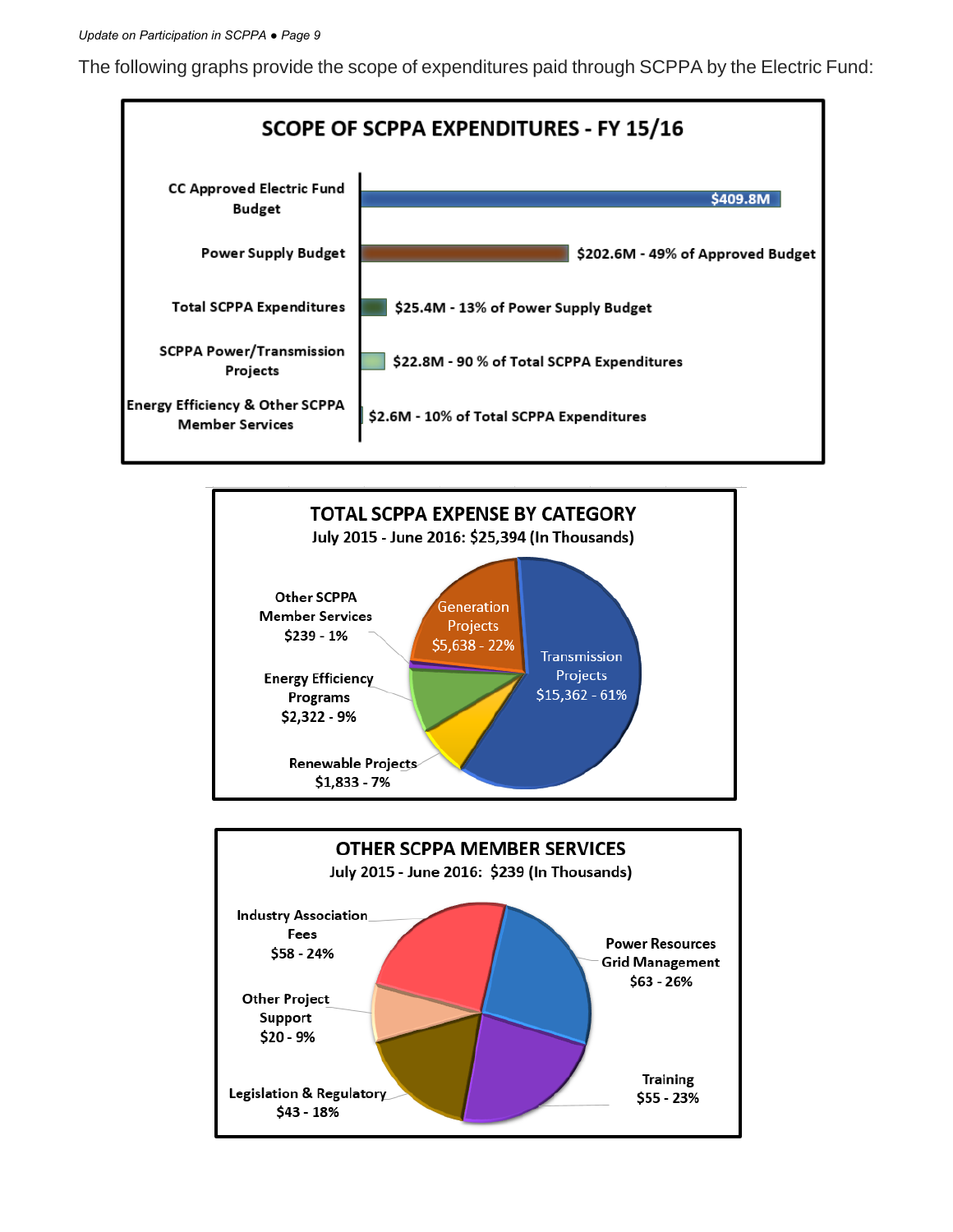#### *COMPLIANCE WITH CITY CHARTER*

At the September 15, 2016 GAC meeting, committee members raised questions as to whether RPU had complied with the City Charter in procuring services through SCPPA:

1. *How has the RPU General Manager been delegated authority to order services through SCPPA?*

The City Charter provides the following:

Sec. 406. City powers vested in Council; exceptions.

All powers of the City shall be vested in the City Council except as otherwise provided in this Charter.

By joining the SCPPA JPA and approving that the General Manager shall be the City's voting representative on the SCPPA governing board, the City Council has delegated authority to the General Manager to act on behalf of the City at SCPPA.

One of the SCPPA powers is contracting:

Section 5. Powers. The Authority shall have the power to finance, acquire, construct, maintain and operate one or more Projects. The Authority is hereby authorized and empowered, in its own name, to do or cause to be done all acts necessary for the exercise of said power, including but not limited to any or all of the following:

(e) To make and enter into other contracts of every kind with its Members, the United States, any state or political subdivision thereof, and any individual, firm, association, partnership, corporation or any other organization of any kind.

There is nothing in the SCPPA JPA which prohibits SCPPA from obtaining services from third parties on behalf of its member agencies, including energy efficiency services.

2.*In ordering such services from SCPPA, does the City Manager's \$50,000 limitation set forth in Resolution No. 22576 apply?*

The City Charter requires that the City Council approve all agreements and delegate signature authority for such agreements.

Sec. 419. Same--Execution.

The City shall not be bound by any contract except as hereinafter provided unless the same shall be made in writing, approved by the City Council and signed on behalf of the City by the Mayor and City Clerk or by such other officer or officers as shall be designated by the City Council. Any of said officers shall sign a contract on behalf of the City when directed to do so by the City Council.

For contracts between the City and a third party, the City Council has adopted Resolution 22576, which delegates authority to the City Manager to execute contracts of \$50,000 or less for goods, services and construction. This applies to agreements between the City and a third party, this contract is between SCPPA and a third party, therefore Resolution No. 22576 does not apply.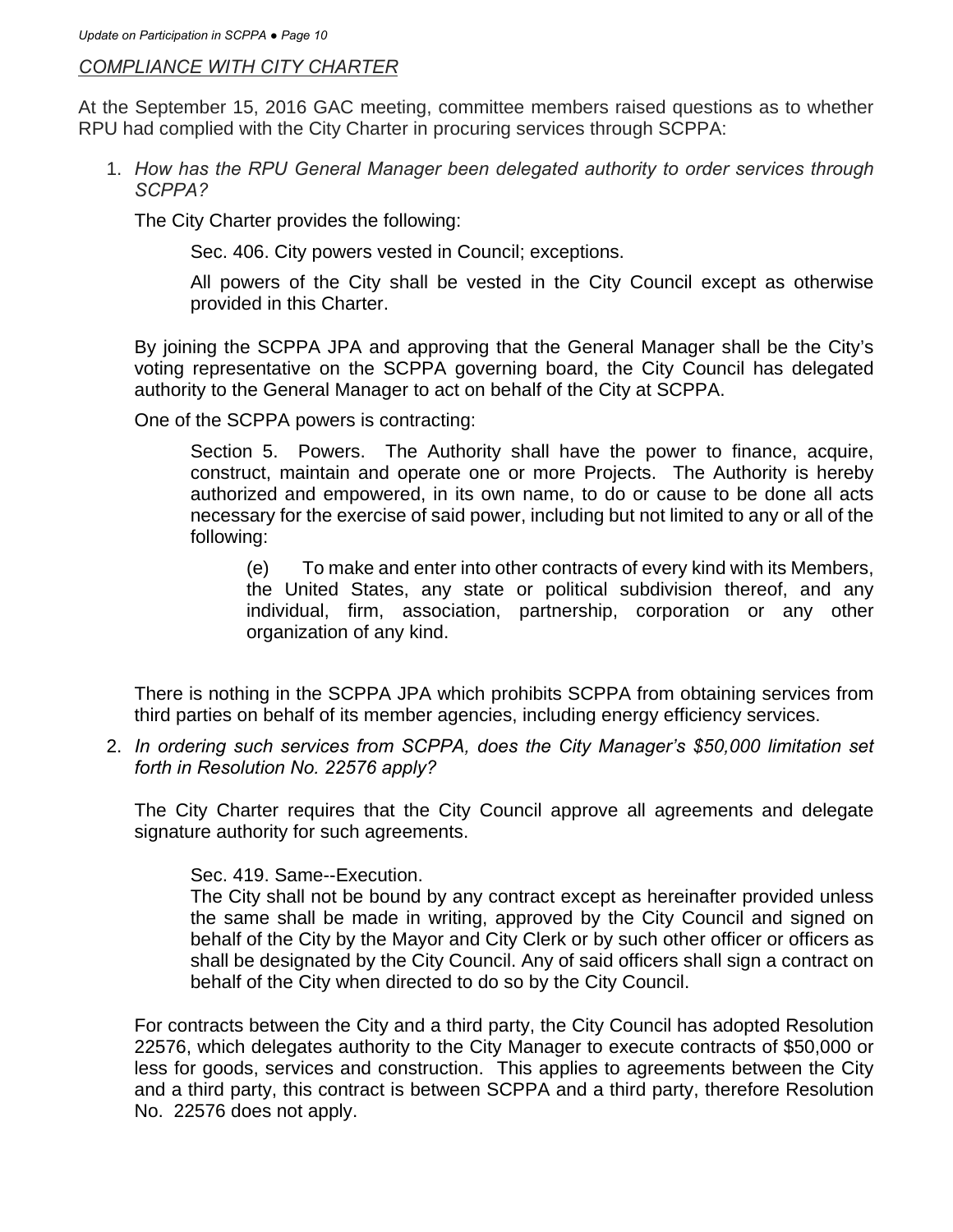3. *Has the City complied with City Charter section 1202 in ordering services through SCPPA?* 

Section 1202(b) provides the following:

Sec. 1202. Same--Powers and duties. The Board of Public Utilities shall have the power and duty to:

> (b) Authorize, and let public works contracts in compliance with Section 1109, within the limits of the budget of the Department of Public Utilities, any purchase of equipment, materials, supplies, goods or services, or any acquisition, construction, improvement, extension, enlargement, diminution, or curtailment of all or any part of any public utility system when the amount exceeds \$50,000, and authorize the City Manager, or his designee, to execute contracts or issue purchase orders for the same.

The City can only order services through SCPPA if the expenditure has been approved by the RPU Board. As noted above, both the Board of Public Utilities and City Council have approved programs for EE services and approved budgets for such programs. In ordering such EE service, the City cannot exceed the amounts budgeted for such programs and set forth in the approved budget.

The City Charter does not preclude the City Council from placing limits on how the City procures services such as EE services through SCPPA.

### **SUMMARY:**

- 1. SCPPA has authority to enter into contracts to provide services for EE, training and other programs.
- 2. Board and City Council approves all new PPAs for power supply and transmission programs, as well as EE programs to be offered by RPU either directly or through SCPPA.
- 3. Board and City Council approve annual budget for all expenditures, including power supply, transmission costs, EE programs and other services provided by SCPPA.
- 4. RPU General Manager has Council-approved authority to approve SCPPA task orders within budget approved by the Board of Public Utilities and City Council.
- 5. RPU implemented a formal process to centralize review by the RPU Chief Financial Officer of all requests by division to utilize SCPPA for services. The process includes documenting a clear justification for use of SCPPA, budget verification, and approval by Division Assistant General Manager.
- 6. RPU will be increasing the budget details in the presentation to Board to highlight the projected SCPPA expenditures included in the budget for the upcoming fiscal year, as well as, request the Board to recommend the SCPPA expenditure budget to the City Council with the Proposed Two-Year Budget.
- 7. RPU will be provide a Bi-annual Report to the Board of Public Utilities and City Council on SCPPA expenditures.